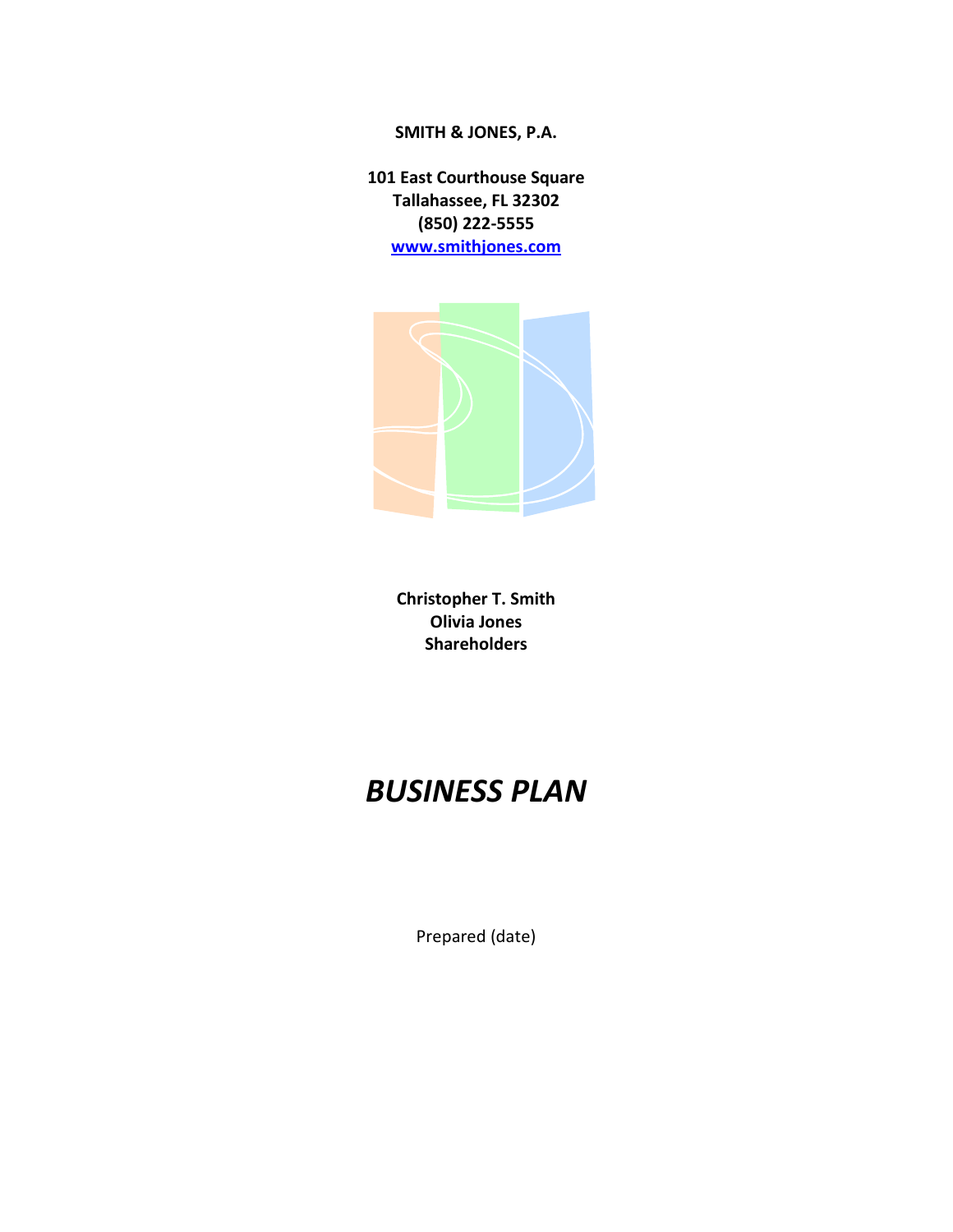

# **TABLE OF CONTENTS**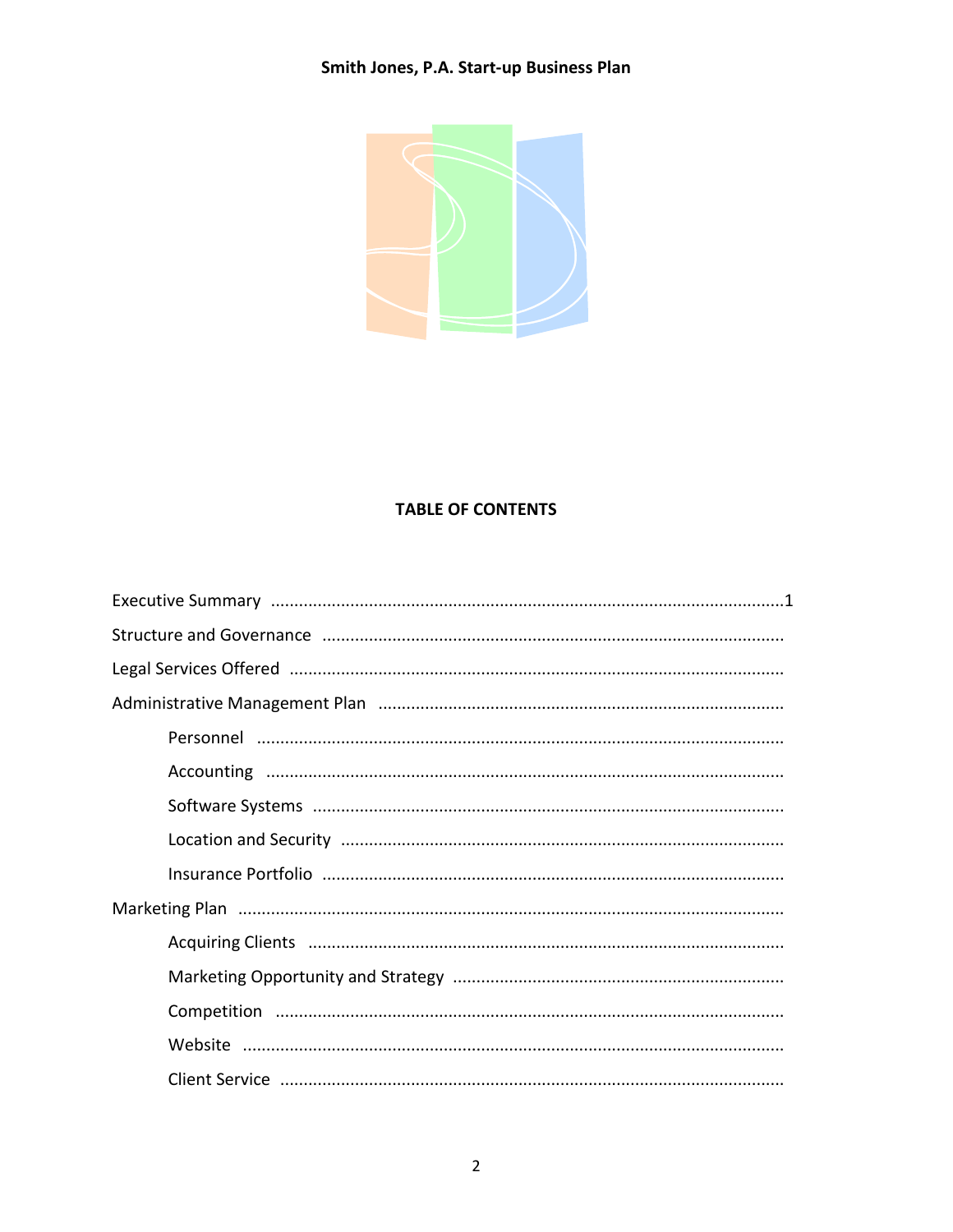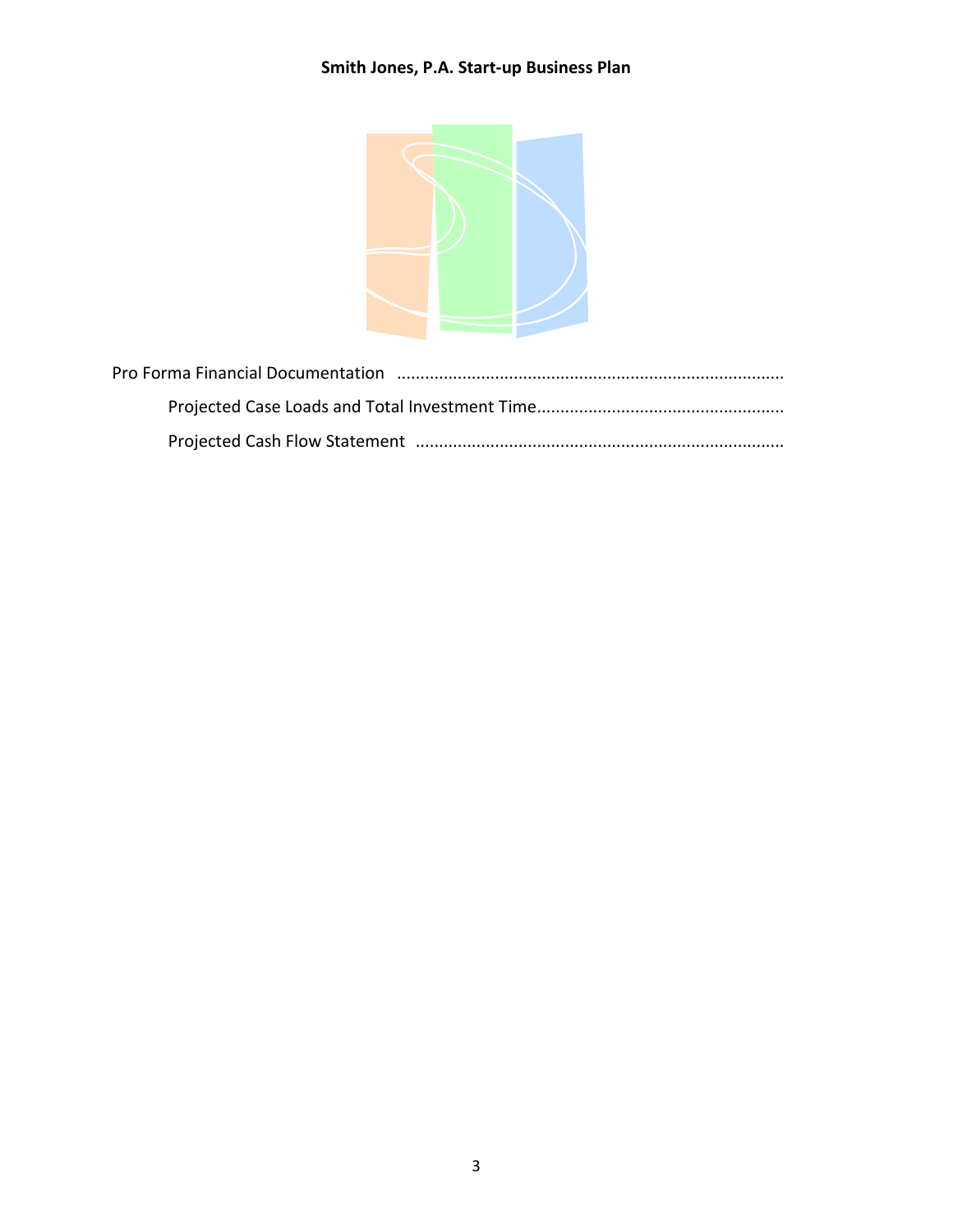

## **Executive Summary**

Smith Jones, P.A., is a new law firm established on August 28, 2013. The firm's attorneys are (list names of partners). The firm's partners are not in this start-up alone, but wish to memorialize the help and efforts of friends and family in making Smith Jones, P.A., a reality.

The last quarter of 2013 will be spent planning and implementing the start-up phase of the law firm. The firm will be open for new clients on January 6, 2014. The firm will hold an open house on January 10, 2014.

This business plan is designed to document the planning and implementation information agreed to by the partners during start-up meetings. The business plan covers the firm's structure and governance, financial projections, equipment, software and supplies that will be in place by opening day. During the start-up phase, additional information will be added and this plan will be updated as a guide for operations of the firm.

# **Structure and Governance**

The firm has (insert number) partners working in firm. The firm is organized as professional association, and there is an elected managing partner who serves a term of two years. As compensation for management duties, the firm pays the Managing Partner \$1,000 per month. The initial capital contribution of each partner is \$5,000.00.

# **Legal Services Offered**

Each partner has three years of legal experience in state government, in addition to two years experience as associate attorneys in private practice. As a group, the partners have solid working experience in the areas of civil litigation; elder law; family law; real estate; and trusts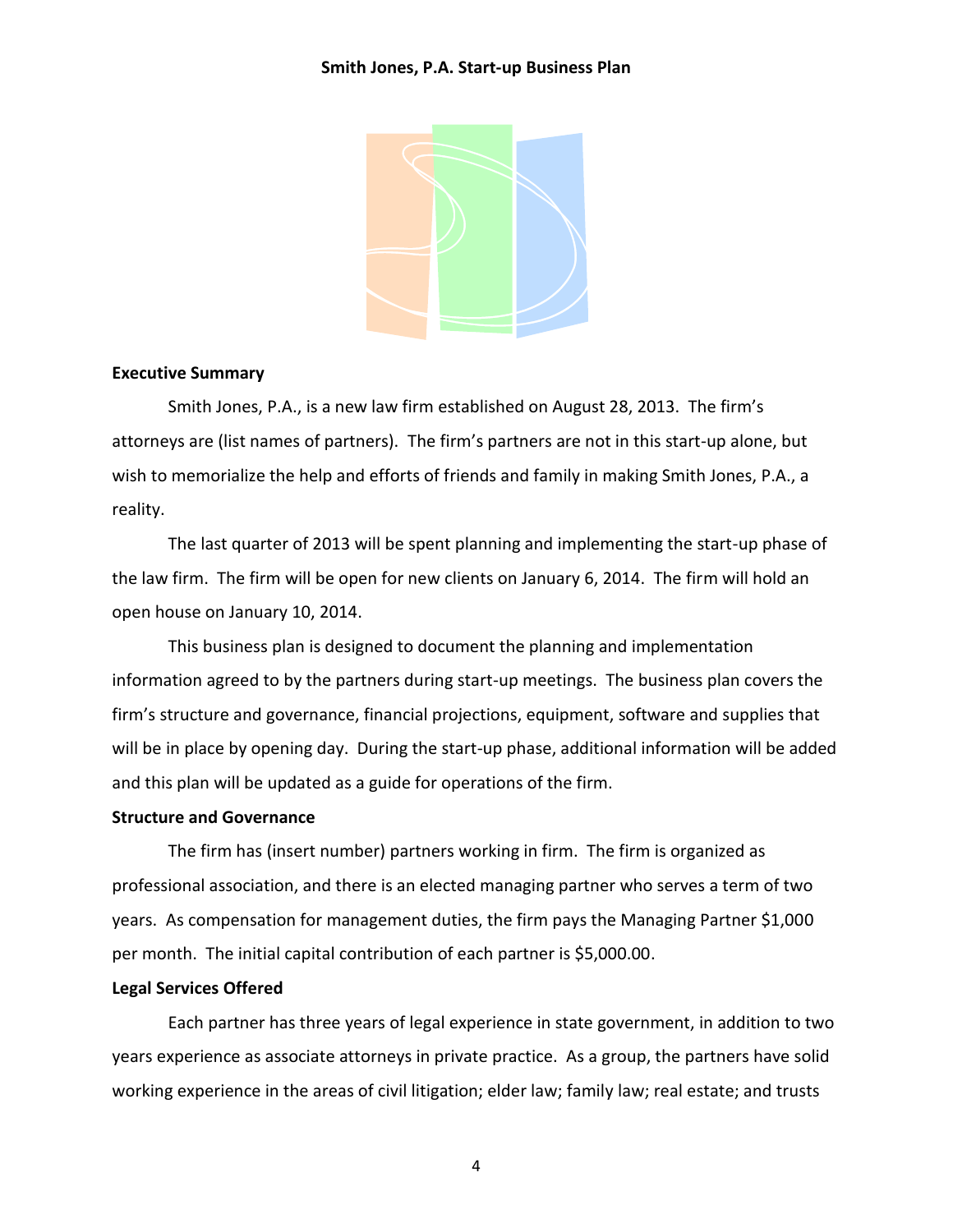

and estates. These services will be offered to new clients. It is a goal of the partners to have 350 active client matters by the end of the second year of operation.

It is possible that the firm's partners may be asked to assist clients with matters in practice areas not listed above. Acceptance of work for prospective clients in practice areas not listed above requires the approval of all the partners to ensure the firm has the expertise to handle the work in the client's best interests. At this time, the firm has no defined referral network, but sees the need to develop one during the first year of operations. In the alternative, prospective clients the firm cannot serve will be referred to The Florida Bar's Lawyer Referral Service.

#### **Administrative Management**

**Personnel.** Firm management does not anticipate hiring associates until 2015. When the firm commences operations, there will be an on-call contract paralegal and part-time office manager/bookkeeper on staff. The firm will utilize Ruby Receptionists (\$240/mo) as its virtual receptionist and answering service. If it is determined there is sufficient paralegal work of at least 30 billable hours per week, and this work is no longer manageable using on-call contract paralegals, the partners will hire a full-time paralegal in order to hold down the cost of work to the clients.

**Accounting.** Mr. B. N. Counter, C.P.A., a relative and friend of Partner (name of partner) has agreed to provide discounted accounting services during 2014. The firm has purchased the cloud-based version of QuickBooks Professional Version financial management software for general ledger accounting, trust accounting, and timekeeping, billing and collections.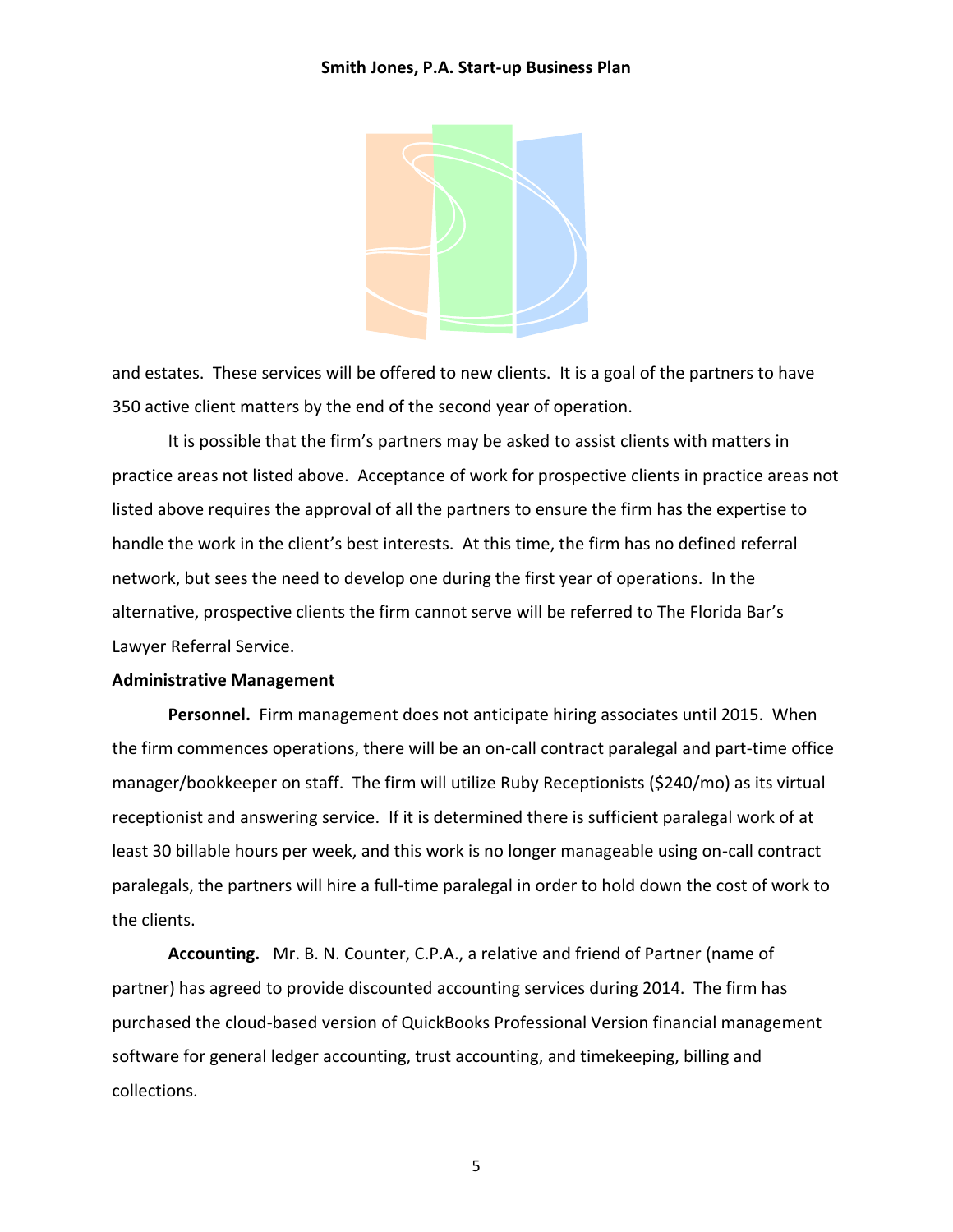

 **Hardware and Software Systems**. In addition to QuickBooks Pro, the firm's partners have chosen GoClio, a cloud-based case management, Westlaw for legal research, and Microsoft 360 for MS Office applications such as spread sheeting, word processing, and presentation software. MS Outlook will be synchronized to the calendaring, contacts, and tasking features in GoClio. Each partner has a newer laptop, tablet, and smart phone. The firm has purchased one high speed digital printer/scanner, and an all-in-one (printer/copier/scanner/fax) for each partner. All client files are stored electronically and backed up to the cloud with GoClio. The firm's business records are stored electronically and stored in the cloud via QuickBooks Online. Practice specific software has been purchased and is available on the firm's server. Each partner has remote access connectivity to the firm's main server.

With the assistance of a local IT consultant, firm management will take the necessary steps (appropriate firewalls and e-mail encryption) to prevent access to client data. All employees and vendors for the firm must sign confidentiality statements. All paper documents will be shredded when no longer needed or their retention period has run.

**Location and Security**. Mrs. Marge Innovera, aunt to Partner (insert name), has agreed to rent space next to her company's home and office furniture and supply store on Courthouse Square; space that is currently vacant. The space has a separate waiting area, a break room, a 14 x 16 room suitable for conferencing, a 10 x 12 room suitable for conferencing or a private working environment, and one open space (former showroom) that is suitable to be divided into work cubicles for the partners and staff. The firm will pay \$1,500 per month (utilities included) for rent. The firm has purchased recently de-installed (used) cubicle furniture and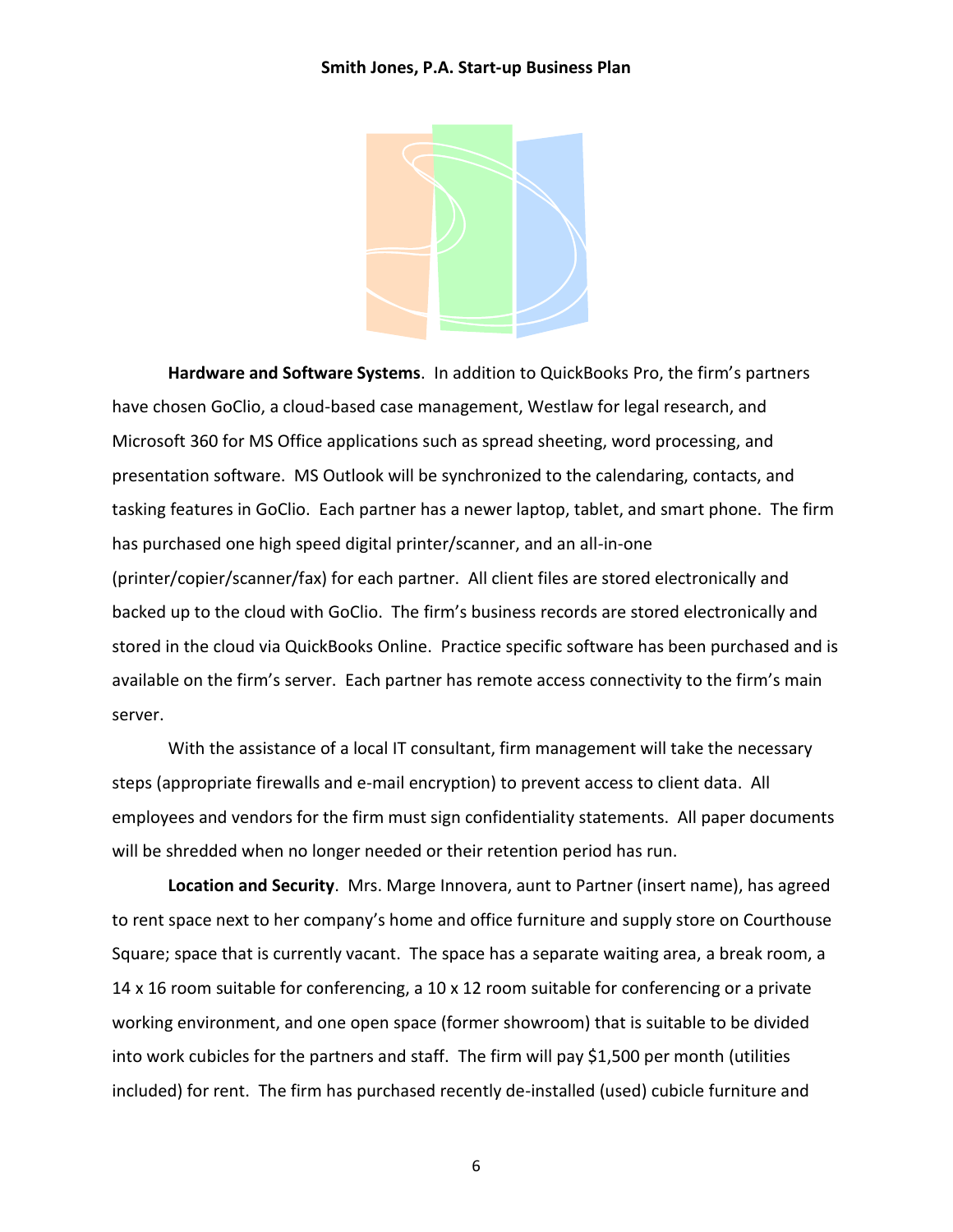

dividers from Mrs. Innovera for \$2,000.00. During 2013, the partners (and their friends and family) have acquired used furniture and accessories to outfit the rest of the space. The Innovera Furniture Store has nighttime security, and for \$200.00 per month, security personnel also will provide nighttime security for the firm. Visitors to the firm during business hours will be confined to the waiting area until escorted into the main space by firm personnel.

**Insurance Portfolio**. The firm has acquired basic lawyers' professional liability insurance for \$7,000.00 for the first year. The firm makes quarterly payments on the LPL policy. The firm has acquired general liability insurance on the premises, contents and valuable data for \$2,400.00 for the first year. per year. Each partner is required to obtain his/her own disability insurance. For 2014-2016, the partners will be covered on their spouses' health insurance. **Marketing Plan**

**Market Opportunity.** There are over x,xxx Florida Bar members in the Second Judicial Circuit (the six counties comprising the greater Tallahassee service area). However, a large portion of these lawyers are employed by government. The population of the firm's service area tops 400,000. In Leon County, the rate of adults holding advanced college degrees is twice the national average. As the capitol of the third most populous state, the local populace includes a large middle class. We have determined through local research that the middle class is underserved by the available lawyers; there are not enough lawyers to serve the populace in the Second Circuit. It is well known that state capitols tend to be recession proof. Furthermore, legal plans (insurance) are popular among the middle class. The firm has joined ARAG Group legal plan as a provider of legal services.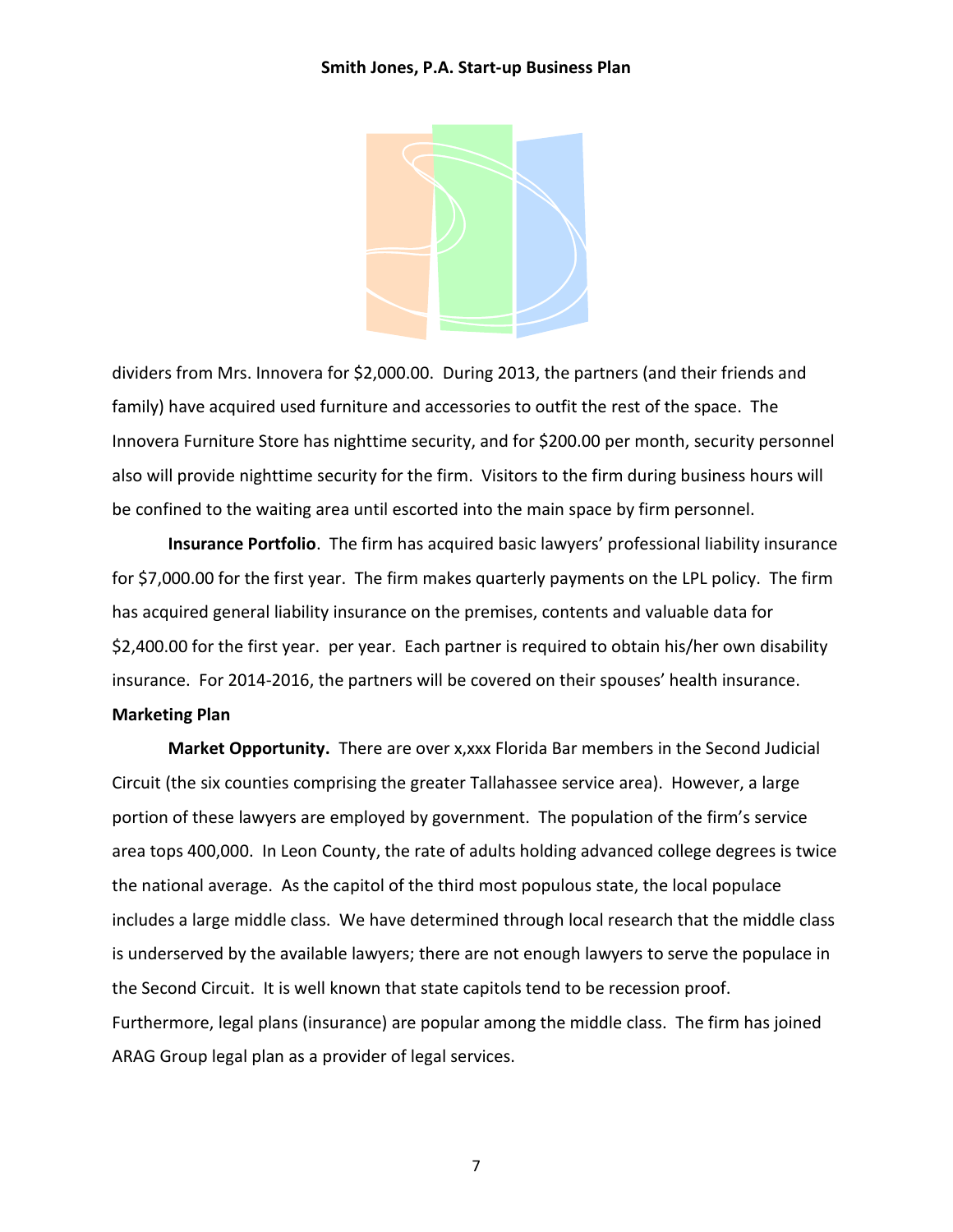

**Acquiring Clients and Initial Marketing Strategy**. The firm's partners have an excellent network of trust relationships in the service area. Each partner is required to belong to two community-based organizations. The partners have met to ensure that memberships in these organizations do not have conflicting missions.

In order to create a positive firm image (branding), the partners will vote and agree to make time and/or monetary contributions to only two charities in the first two years of operation. This limit does not include "tombstone" promotions and advertisements in charitable, civic and school event programs.

The firm plans to establish itself as an affordable alternative for legal services in the areas of civil litigation; elder law; family law; real estate; and trusts and estates. The firm already has commitments from over 125 prospective clients wishing to retain the firm.

The firm's partners have committed to cross-selling efforts. We will strive to promote all of the firm's services in marketing situations, and have made provisions in the firm's compensation system to reward cross-selling originations.

**Competition.** Our market research indicates that Smith Jones, P.A., will be able to offer legal services for ten to twenty percent less than other firms by leveraging forms software, utilizing superior records and knowledge management processes. The partners are also willing to accept less compensation during the first two years of operation to ensure there is sufficient operating capital.

**Website.** The firm's website will be launched in December and will prominently announce the firm's opening date. The firm's partners have chosen a local website designer and have reviewed several well-regarded law firm websites. The website designer and the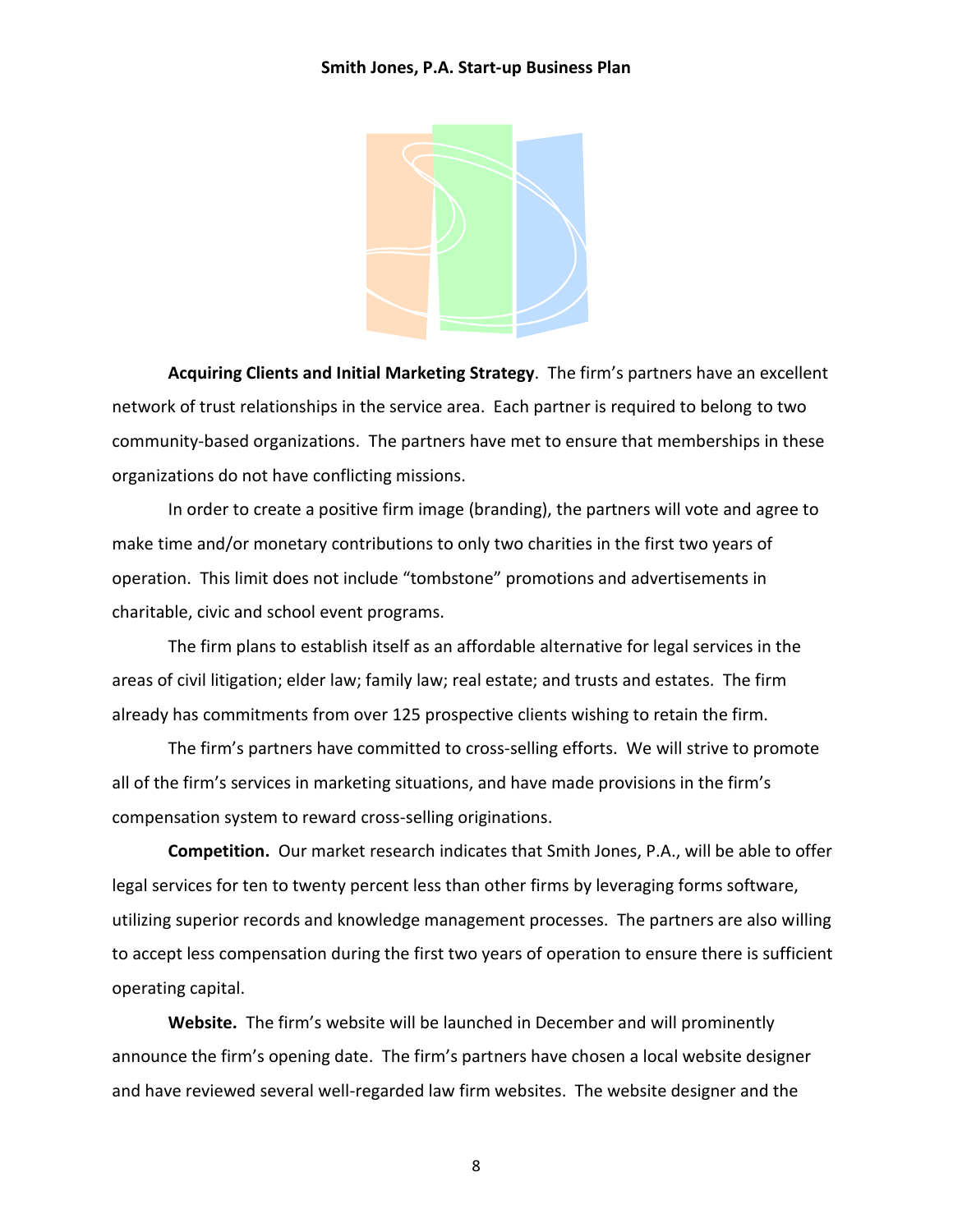

partners have met on numerous occasions to review the Florida Bar Ethics Department's Advertising Handbook. The website will include enhanced contact information. It will include numerous ways to contact the firm's partners. The partners have prepared articles describing the firm's services along with helpful links to important education for clients about the sale and purchase of real estate, title insurance, estate planning, elder law and family law. This information also will be available in paper format to visiting clients and prospective clients.

**Client Service.** The firm's case management system, GoClio, includes a client portal feature. This will enable clients to view their documents and messages anytime. Nonetheless, the firm's intake process includes asking clients how they wish to communicate with the firm's partners. In this way, the firm can accommodate their requests and avoid misunderstandings. The firm's partners will meet every two weeks to discuss case status and workflow, as well as other management issues. In the first two years of operation, regular bi-weekly meeting dates will be set on the office calendar to discuss the status of cases and marketing efforts. Depending on the needs of the clients and management needs, regular partner meetings may be moved to a monthly basis.

The partners have agreed to undergo additional training in time management, client relations and how to handle difficult people.

The firm will utilize a client survey to be given to the client after work is completed. The survey can be returned anonymously to the firm's accountant.

# **Pro Forma Financial Documentation**

**Projected Case Loads and Total Investment Time.** The firm's partners have agreed upon certain work/life balance principles. At all times, the firm's partners will operate under a